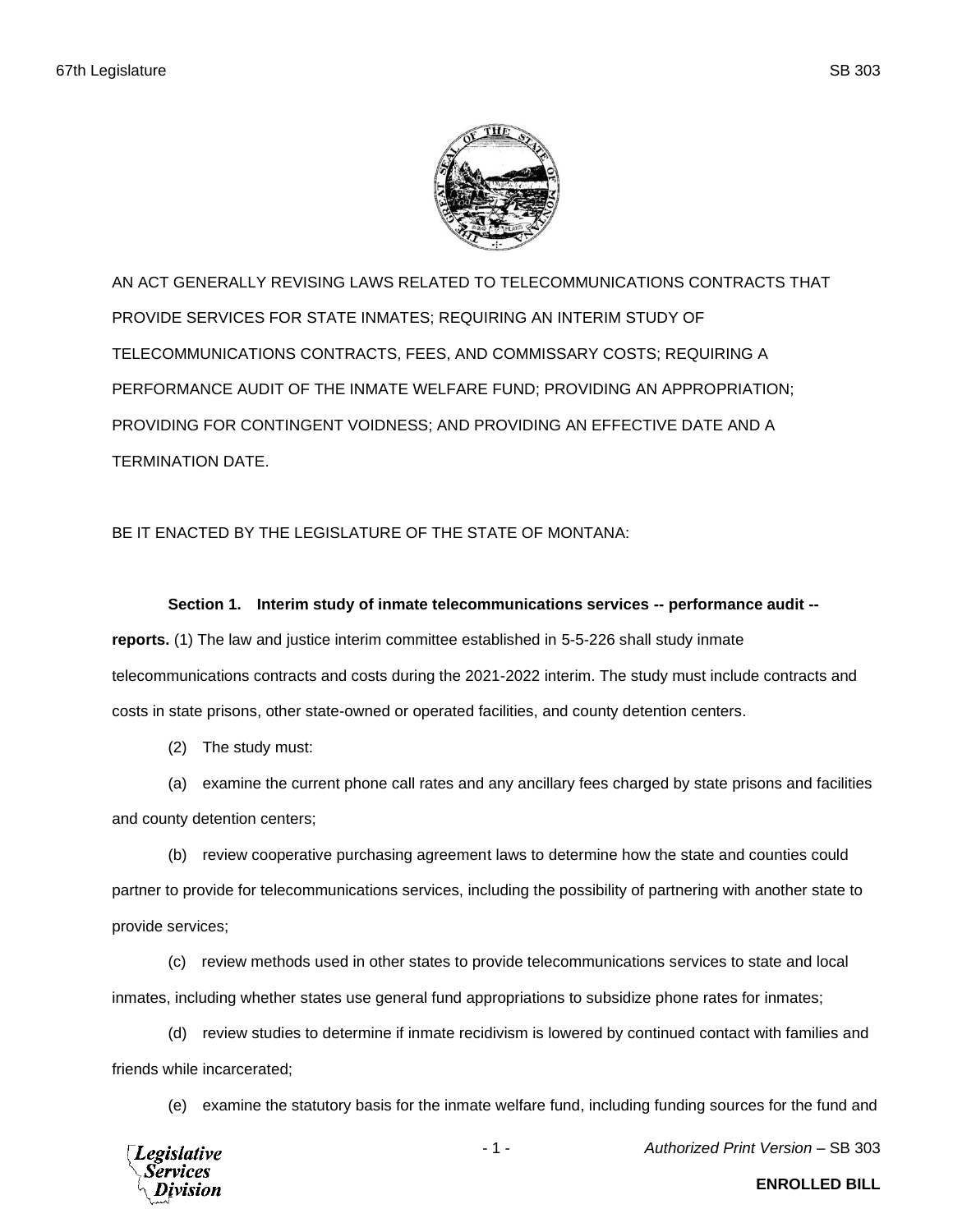expenditures from it;

(f) review federal rate caps for interstate calls from state prisons and detention centers and any effects federal law might have on state and local telecommunications contracts; and

(g) determine, if possible, the lowest cost that could be assessed to inmates in state and county facilities for phone calls.

(3) The law and justice interim committee shall consult with the department of corrections, county sheriffs and detention center administrators, families of incarcerated or detained individuals and organizations advocating on their behalf, telecommunications services providers, and other stakeholders the committee considers necessary.

(4) All aspects of the study must be concluded prior to September 15, 2022. Final results of the study must be reported to the 68th legislature.

(5) The legislative audit division shall conduct a performance audit of the inmate welfare fund and report results of the audit to the legislative audit committee, the law and justice interim committee, and the 68th legislature.

**Section 2. Appropriation**. There is appropriated \$500 from the general fund to the legislative services division for the biennium beginning July 1, 2021. The appropriation must be used for the purposes of conducting the study required by [section 1]. Unused funds must revert to the general fund.

**Section 3. Contingent voidness**. (1) Pursuant to Joint Rule 40-65, if [this act] does not include an appropriation prior to being transmitted to the governor, then [this act] is void.

(2) If the appropriation in [section 2] is vetoed, then [this act] is void.

**Section 4. Effective date**. [This act] is effective July 1, 2021.

**Section 5. Termination**. [This act] terminates December 31, 2022.

- END -



- 2 - *Authorized Print Version* – SB 303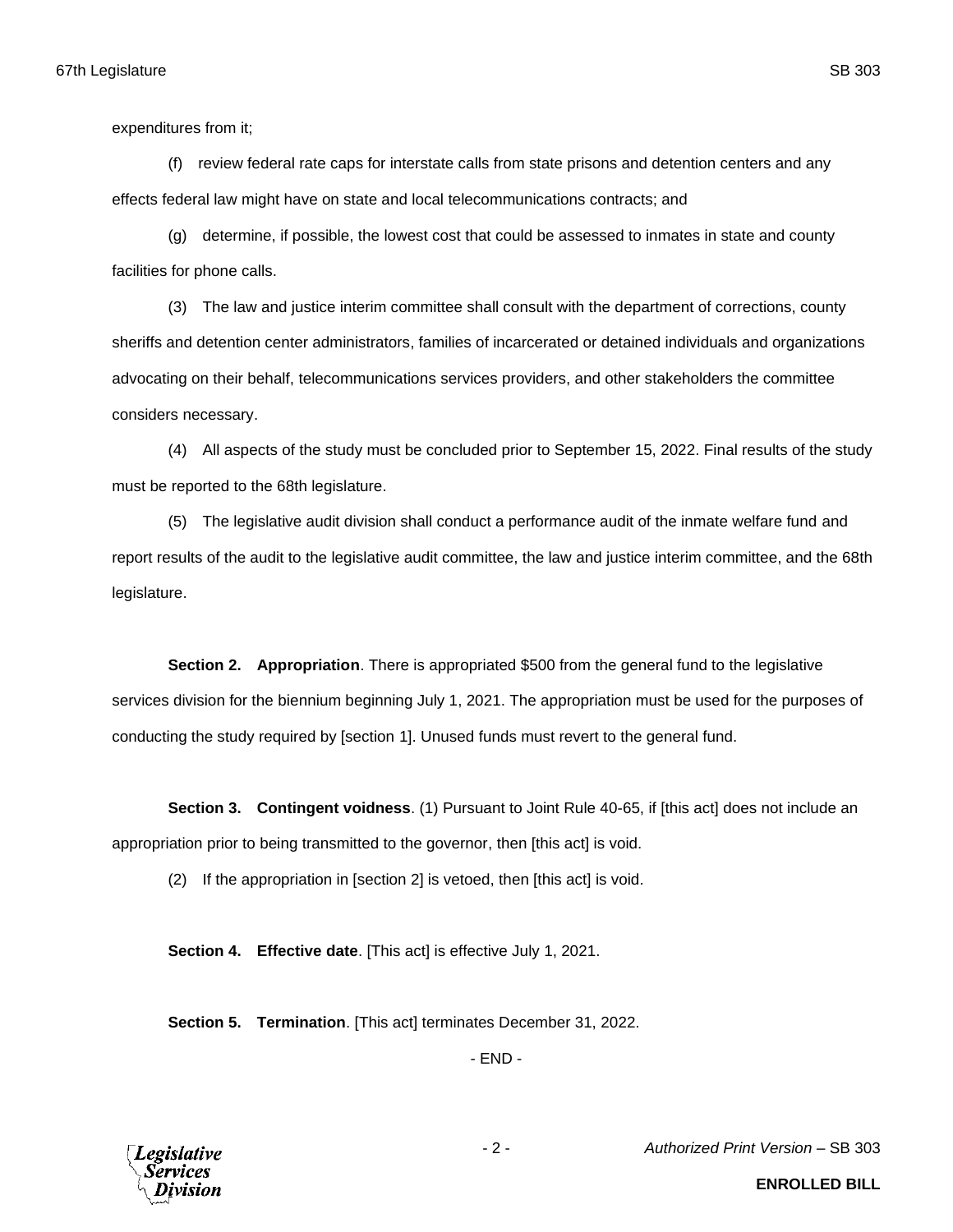I hereby certify that the within bill,

SB 303, originated in the Senate.

Secretary of the Senate

President of the Senate

| Signed this | ua v   |
|-------------|--------|
|             |        |
| $\Omega$    | 111111 |

\_\_\_\_\_\_\_\_\_\_\_\_\_\_\_\_\_\_\_\_\_\_\_\_\_\_\_\_\_\_\_\_\_\_\_\_\_\_\_\_\_\_\_

\_\_\_\_\_\_\_\_\_\_\_\_\_\_\_\_\_\_\_\_\_\_\_\_\_\_\_\_\_\_\_\_\_\_\_\_\_\_\_\_\_\_\_

Speaker of the House

| Sianed this |  |
|-------------|--|
| $\Omega$    |  |

\_\_\_\_\_\_\_\_\_\_\_\_\_\_\_\_\_\_\_\_\_\_\_\_\_\_\_\_\_\_\_\_\_\_\_\_\_\_\_\_\_\_\_